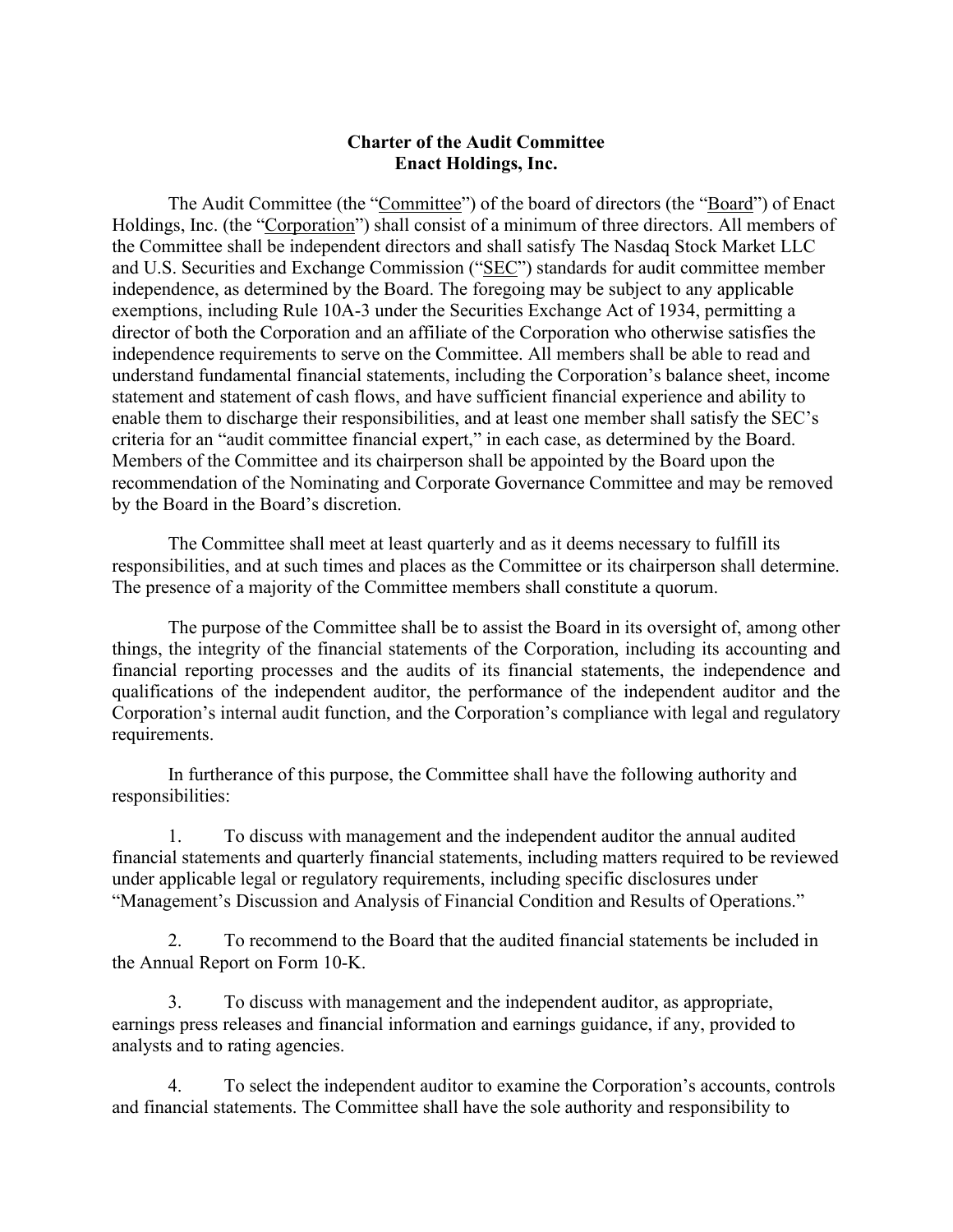appoint, compensate, retain, and oversee the work of any registered public accounting firm engaged for the purpose of preparing or issuing an audit report or performing other audit, review or attest services for the Corporation (including resolution of disagreements between management and the auditor regarding financial reporting). The independent auditor and each such registered public accounting firm will report directly to the Committee. The Committee shall review and have the sole authority to approve all audit engagement fees and terms and the Committee, or the chairperson of the Committee, must preapprove any audit and non-audit services provided to the Corporation by the Corporation's independent auditor.

5. To review and discuss with management and the independent auditor, as appropriate, any critical audit matters as well as any other matters required to be discussed under applicable auditing standards of the Public Company Accounting Oversight Board and SEC rules, including any audit problems or difficulties and management's response.

6. To, independently and/or in coordination with the Risk Committee, oversee risks associated with financial accounting and reporting, including the system of internal control, which includes reviewing and discussing with management and the independent auditor the Corporation's risk assessment process and management policies with respect to the Corporation's major financial risk exposures and the procedures utilized by management to identify and mitigate the exposure to such risks.

7. To review the Corporation's financial reporting and accounting standards and principles, significant changes in such standards or principles or in their application and the key accounting decisions affecting the Corporation's financial statements, including alternatives to, and the rationale for, the decisions made.

8. To oversee the design and implementation of the internal audit functions, including: (i) purpose, authority and organizational reporting lines; (ii) annual audit plan, budget and staffing; and (iii) concurrence in the appointment, compensation and rotation of the internal audit leader.

9. To review, with the chief financial officer, the controller, the internal audit leader, or such others as the Committee deems appropriate, the Corporation's internal system of audit and financial controls and the results of internal audits, including significant internal audit findings.

10. To obtain and review at least annually a formal written report from the independent auditor delineating: the auditing firm's internal quality-control procedures; any material issues raised within the preceding five years by the auditing firm's internal qualitycontrol reviews, by peer reviews of the firm, or by any governmental or other inquiry or investigation relating to any audit conducted by the firm. The Committee will also review steps taken by the auditing firm to address any findings in any of the foregoing reviews. Also, in order to assess auditor independence, the Committee will obtain and review at least annually a formal written report from the independent auditor delineating all relationships between the independent auditor and the Corporation, actively engaging in a dialogue with the auditor with respect to any disclosed relationships or services that may impact objectivity and independence of the auditor and for taking, or recommending that the Board take, appropriate action to oversee the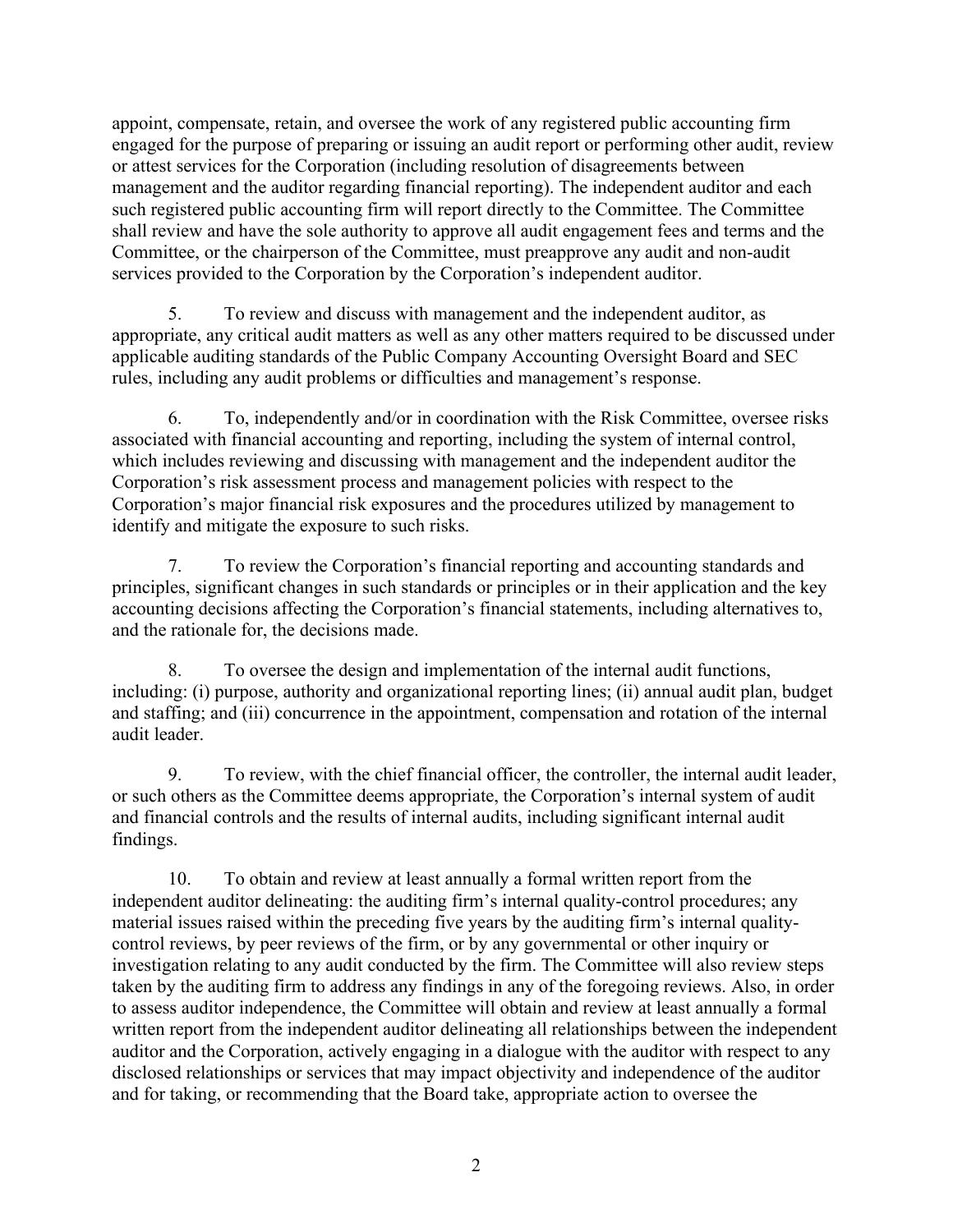independence of the auditor. After reviewing the foregoing report and the independent auditor's work throughout the year, the Committee will evaluate the auditor's qualifications, performance and independence. This evaluation shall include the review and evaluation of the lead partner of the independent auditor. The Committee will report its conclusions with respect to the independent auditor to the Board.

11. To prepare and publish an annual Committee report in the Corporation's proxy statement.

12. To set policies for the hiring of employees or former employees of the Corporation's independent auditor.

13. To review and oversee the investigation of any matters pertaining to the integrity of management, including conflicts of interest, or adherence to standards of business conduct as required in the policies of the Corporation. This should include regular reviews of the corporate ombudsperson process. In connection with these reviews, the Committee will meet, as deemed appropriate, with the general counsel and other officers or employees of the Corporation.

14. To establish policies and procedures for the review, approval and ratification of any proposed related person transactions, as defined in applicable SEC rules, review related person transactions, and oversee other related party transactions governed by applicable accounting standards.

15. To establish and oversee procedures for the receipt, retention and treatment of complaints on accounting, internal accounting controls and auditing matters, as well as for confidential, anonymous submissions by Corporation employees of concerns regarding questionable accounting, internal accounting controls and auditing matters.

16. To meet separately on a periodic basis in executive sessions with management (including with the chief financial officer and the controller), with the internal audit leader and also with the Corporation's independent auditors.

17. To discharge such other responsibilities as the Board may from time to time assign to the Committee.

The Committee shall have the authority to delegate any of its responsibilities to one or more subcommittees as the Committee may deem appropriate in its sole discretion.

The Committee shall have authority to retain such outside counsel, experts and other advisors, as the Committee may deem appropriate in its sole discretion. The Committee shall have sole authority to approve related fees and retention terms.

The Corporation will provide for appropriate funding, as determined by the Committee, for payment of (i) compensation to any registered public accounting firm engaged for the purpose of preparing or issuing an audit report or performing other audit, review or attest services for the Corporation, (ii) compensation to any outside counsel, experts and other advisors retained by the Committee, and (iii) ordinary administrative expenses of the Committee that are necessary or appropriate in carrying out its duties.